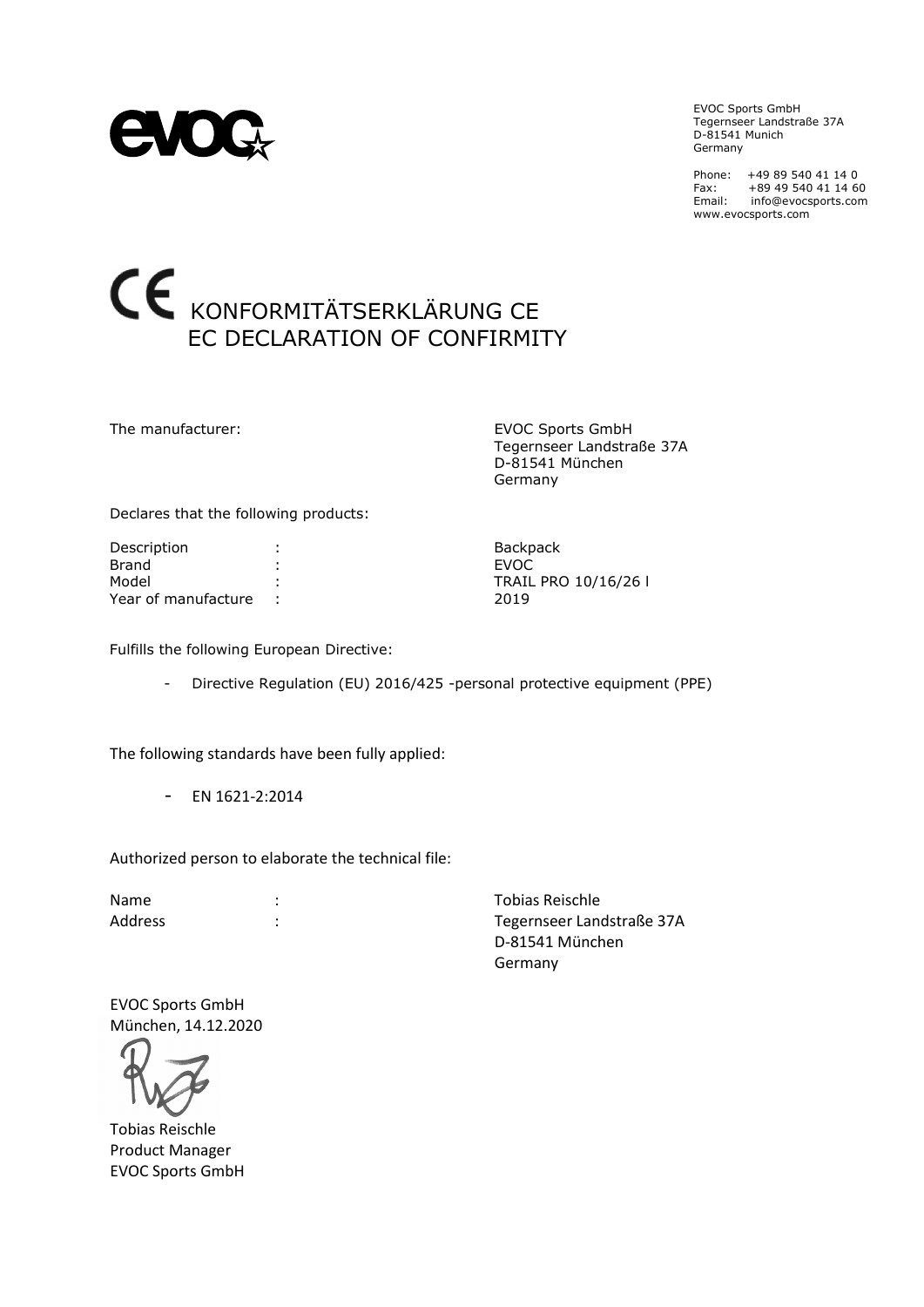



## **C E R T I F I C A T E**

**No. Z1A 063329 0017 Rev. 00**

**Holder of Certificate: EVOC Sports GmbH**

Tegernseer Landstr. 37A 81541 München GERMANY

**Certification Mark:**



**Product: Protectors Backpack with protector for the back area**

**Tested according to:** PPP 63046C:2014

AfPS GS 2019:01 PAK

The product meets the safety and health requirements of the German Product Safety Act section 20 to 22 ProdSG. The certification marks shown above can be affixed on the product. It is not permitted to alter the certification marks in any way. In addition, the certificate holder must not transfer the certificate to third parties. This certificate is valid until the listed date, unless it is cancelled earlier. All applicable requirements of the testing and certification regulations of TÜV SÜD Group have to be complied. For details see: www.tuvsud.com/ps-cert

**Test report no.:** 028-713183828

**Valid until:** 2025-12-09

**Date,** 2020-12-14

 $W_{11}$   $K_{2}$ 

( Matthias Völz )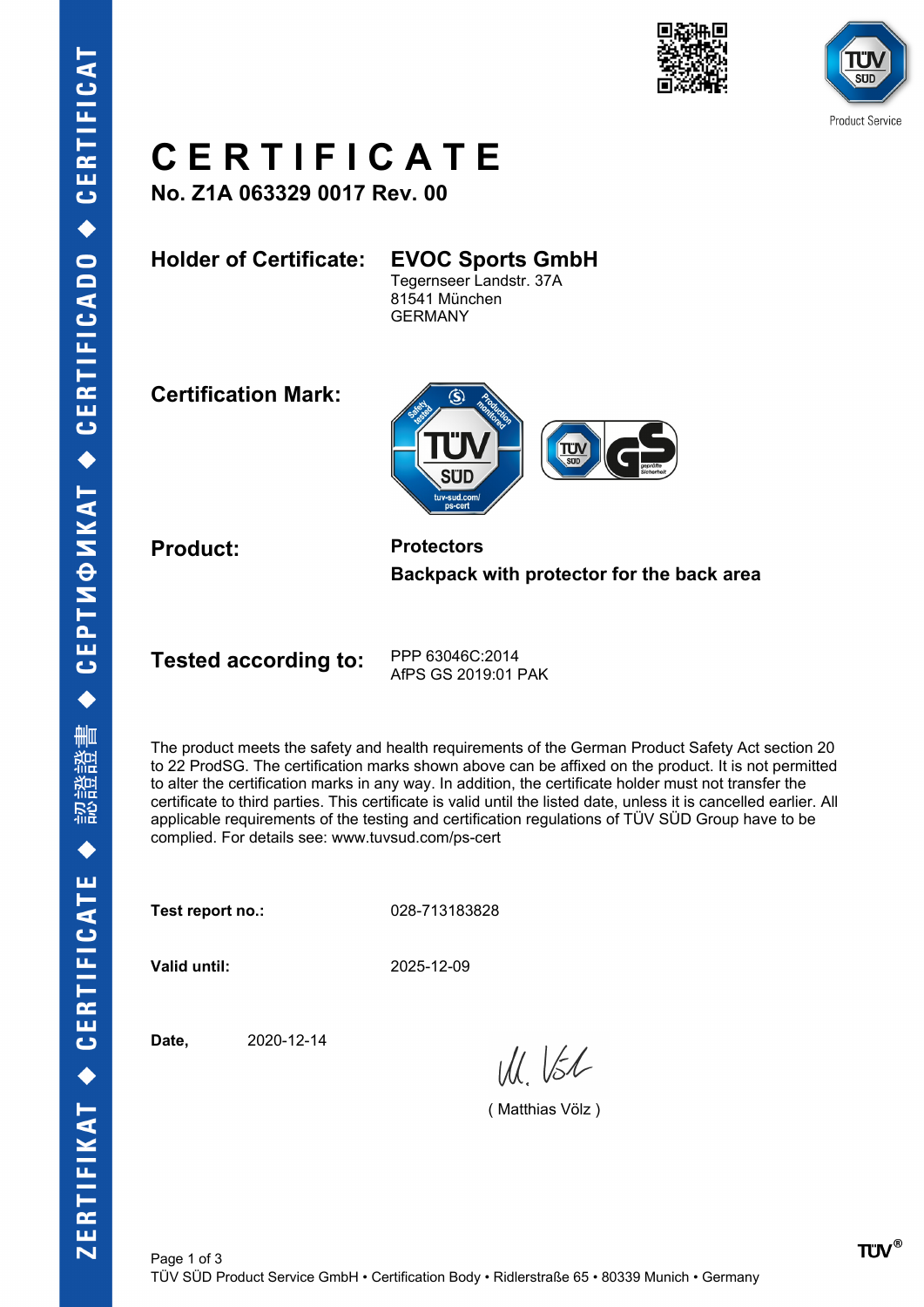

# **C E R T I F I C A T E**

**No. Z1A 063329 0017 Rev. 00**

| <b>Factories:</b> | 097971 |
|-------------------|--------|
|-------------------|--------|

**Model(s): EVOC TRAIL PRO 10/16/26**

#### **Parameters:**

| Art.-No.:                                        | 100119, 100118, 100117                                |
|--------------------------------------------------|-------------------------------------------------------|
| Size (Content of Backpack [I])                   | Approx. 10/16/26                                      |
| <b>Field of Use</b>                              | Ski, Snowboard, Mountainbike, Bicycle                 |
| <b>Protected Area</b>                            | <b>Back</b>                                           |
| Protector, Layer                                 | Liteshield with Layer: Atilon Foam 3mm;<br>TYPE: 3T5F |
| Size of Proector, suitable for length<br>of back | S/M: 43-47 cm                                         |
|                                                  | L/XL: 48-52 cm                                        |
| Force $+40^{\circ}$ C                            | Max. < 12000 kN                                       |
|                                                  | $Ø < 9000$ kN                                         |
|                                                  | (Level 2)                                             |
| Force -20°C                                      | Max. < 12000 kN                                       |
|                                                  | $Ø < 9000$ kN                                         |
|                                                  | (Level 2)                                             |
| Force RT                                         | Max. < 12000 kN                                       |
|                                                  | $Ø < 9000$ kN                                         |
|                                                  | (Level 2)                                             |
| Force WET                                        | Max. < 12000 kN                                       |
|                                                  | $Ø < 9000$ kN                                         |
|                                                  | (Level 2)                                             |